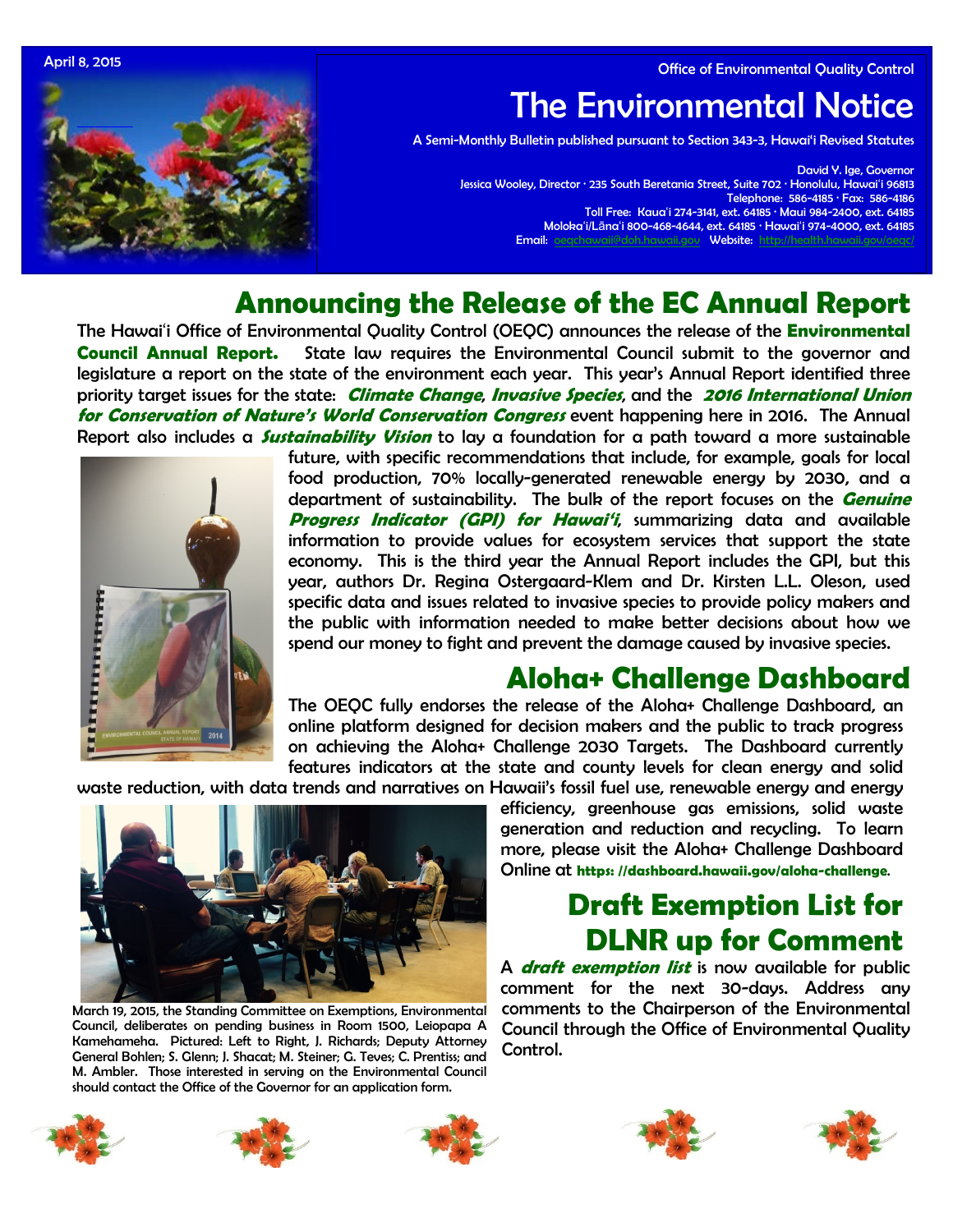# **TABLE OF CONTENTS**

| <b>FRONT PAGE</b>                                                                                                                                                          |  |
|----------------------------------------------------------------------------------------------------------------------------------------------------------------------------|--|
|                                                                                                                                                                            |  |
|                                                                                                                                                                            |  |
|                                                                                                                                                                            |  |
|                                                                                                                                                                            |  |
| <b>HAWAI'I (HRS 343)</b>                                                                                                                                                   |  |
|                                                                                                                                                                            |  |
| O'AHU (HRS 343)                                                                                                                                                            |  |
|                                                                                                                                                                            |  |
|                                                                                                                                                                            |  |
|                                                                                                                                                                            |  |
| <b>CONSERVATION DISTRICT USE APPLICATION</b>                                                                                                                               |  |
| Installation of a New 0.5 MG Water Tank and Other Associated Improvements at the Kukuiolono Park                                                                           |  |
|                                                                                                                                                                            |  |
| <b>COASTAL ZONE MANAGEMENT NOTICE</b>                                                                                                                                      |  |
|                                                                                                                                                                            |  |
|                                                                                                                                                                            |  |
| <b>SHORELINE NOTICES</b>                                                                                                                                                   |  |
|                                                                                                                                                                            |  |
|                                                                                                                                                                            |  |
| SECTION 106, NATIONAL HISTORICAL PRESERVATION ACT (NHPA) NOTICE                                                                                                            |  |
| Proposed Undertaking Install an Electrical Raceway Infrastructure, Building 35 at Ka'ena Point                                                                             |  |
|                                                                                                                                                                            |  |
| <b>NATIONAL ENVIRONMENTAL POLICY ACT (NEPA) NOTICES</b>                                                                                                                    |  |
|                                                                                                                                                                            |  |
| Notice of Availability of Finding of No Significant Impact and Environmental Assessment for MV-22                                                                          |  |
| Racilities Project Relocation, Marine Corps Base Hawai'i, Kāne'ohe, O'ahu, Hawai'i                                                                                         |  |
| <b>FEDERAL NOTICES</b>                                                                                                                                                     |  |
| 1. Meeting on April 21, 2015, for Kalaupapa National Historical Park Advisory Commission  9                                                                                |  |
| Proposed Rule for the Hawaiian Islands Humpback Whale National Marine Sanctuary 9<br>2.                                                                                    |  |
| Fishing Rules for the Pacific Remote Islands Marine National Monument Expansion  10<br>3.<br>4. Western Pacific Fishery Management Council Meetings, April 16-17, 2015  10 |  |
| 5. 2015 Annual Determination To Implement the Sea Turtle Observer Requirement 11                                                                                           |  |
| Commonwealth of the Northern Mariana Islands Joint Military Training DEIS / OEIS  11<br>6.                                                                                 |  |
|                                                                                                                                                                            |  |
|                                                                                                                                                                            |  |
|                                                                                                                                                                            |  |

HRS 343, document\* count in this issue 5(b) – 02 5(e) – 02 \*(excluding administrative exemption declarations/lists)

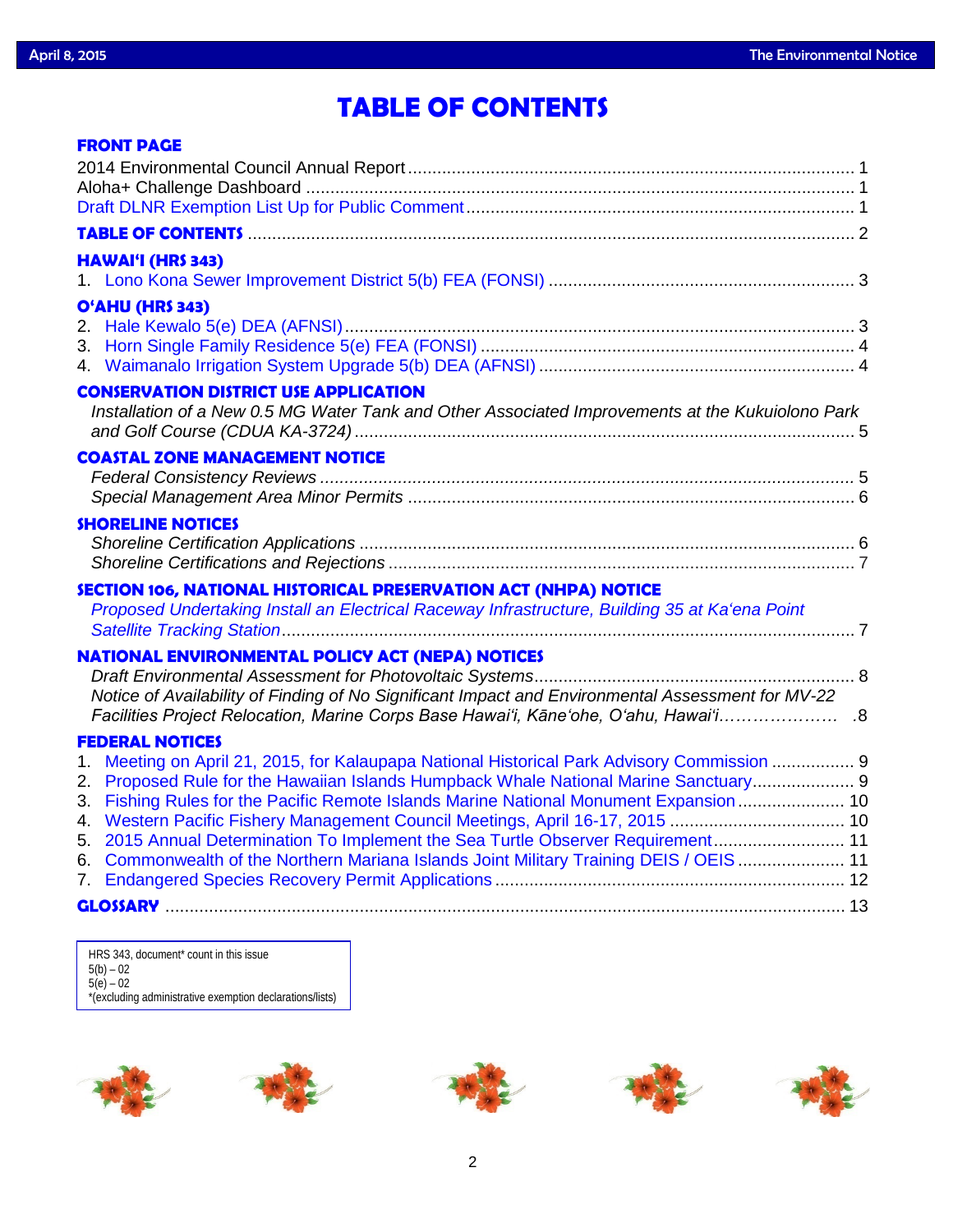# **HAWAI'I (HRS 343)**

## **1. [Lono Kona Sewer Improvement District](http://oeqc.doh.hawaii.gov/Shared%20Documents/EA_and_EIS_Online_Library/Hawaii/2010s/2015-04-08-HA-5B-FEA-Lono-Kona-Sewer-Improvement-District.pdf) 5(b) FEA (FONSI)**

| Island:                        | <b>Hawai</b> 'i                                             |  |  |  |  |
|--------------------------------|-------------------------------------------------------------|--|--|--|--|
| District:                      | North Kona                                                  |  |  |  |  |
| TMK:                           | (3) 7-5 various plats: various parcels                      |  |  |  |  |
| <b>Permits:</b>                | State Department of Health National Pollutant Discharge     |  |  |  |  |
|                                | Elimination System (NPDES) Permit; Permit to Work within    |  |  |  |  |
|                                | County Right-of-Way; and Hawai'i Department of Public Works |  |  |  |  |
|                                | Grading Permit; Hawai'i Department of Environmental         |  |  |  |  |
|                                | Management (DEM) and Office of Environmental Quality        |  |  |  |  |
|                                | Control (OEQC) Chapter 343, HRS Compliance                  |  |  |  |  |
| <b>Proposing/Determination</b> |                                                             |  |  |  |  |



## **Proposing/Determination**

| Agency: | County of Hawai'i Department of Environmental Management, 25 'Aupuni Street, Hilo, HI   |
|---------|-----------------------------------------------------------------------------------------|
|         | 96720. Contact: Dora Beck, (808) 961-8333                                               |
|         | Cancultant: DDD Hougii & Accociatos Ing. 1001 Dichan Ctroot Cuito CEO Honglulu HI 00012 |

**Consultant:** PBR Hawaii & Associates, Inc., 1001 Bishop Street, Suite 650, Honolulu, HI 96813. Contact: Roy Takemoto, Phone: (808) 521-5631, Fax (808) 523-1402 **Status:** Finding of No Significant Impact Determination.

The Lono Kona Subdivision is located in Kailua-Kona, North Kona District, Island and County of Hawai'i. This subdivision was created in 1962. Within the Project Area, the proposed sewer plan would service up to 110 parcels and require an easement over but no service to a parcel that has extinguished its development rights with a conservation easement.

Several landowners within Lono Kona have received violation notices from the U.S. Environmental Protection Agency for their continued use of large-capacity cesspools. The Project Area is a higher density urbanized area where lot sizes generally do not have sufficient area for onsite disposal systems that require leach fields. The Project offers a cost-effective solution to replace cesspools with a sanitary sewer system.

DEM proposes to extend the County sewer system to the subdivision by means of an Improvement District. The "federal action" triggering NEPA is a wastewater loan/grant application to the U.S. Department of Agriculture Rural Utilities Service. The actions triggering HRS chapter 343 are the use of County funds to initiate the Improvement District and use of County lands. The proposed sewer system consists of 6,100 linear feet of 8-inch and 10-inch sewer pipe, 35 sewer manholes, sewer laterals to 110 parcels, and restoration of roadway pavements.

# **O'AHU (HRS 343)**

## **2. [Hale Kewalo 5\(e\) DEA \(AFNSI\)](http://oeqc.doh.hawaii.gov/Shared%20Documents/EA_and_EIS_Online_Library/Oahu/2010s/2015-04-08-OA-5E-DEA-Hale%20Kewalo.pdf)**

| Island:            | Oʻahu                                                                                                                                                                  |  |  |
|--------------------|------------------------------------------------------------------------------------------------------------------------------------------------------------------------|--|--|
| District:          | Honolulu                                                                                                                                                               |  |  |
| TMK:               | $(1)$ 2-3-007:026 and 049                                                                                                                                              |  |  |
| <b>Permits:</b>    | HCDA Development Permit, 201-H Exemptions, Building Permits                                                                                                            |  |  |
| <b>Applicant:</b>  | Stanford Carr Development, LLC, 1100 Alakea Street, 27 <sup>th</sup> Floor,                                                                                            |  |  |
|                    | Honolulu, HI 96813. Contact: Christopher Oakes, (808) 537-5220                                                                                                         |  |  |
| Approving          |                                                                                                                                                                        |  |  |
| Agency:            | Hawai'i Housing Finance and Development Corporation, 677 Queen Street, 3rd Floor,                                                                                      |  |  |
|                    | Honolulu, HI 96813. Contact: Stan Fujimoto, (808) 587-0541                                                                                                             |  |  |
| <b>Consultant:</b> | Environmental Communications, Inc., P.O. Box 236097, Honolulu, HI 96823. Contact:                                                                                      |  |  |
|                    | Taeyong Kim, (808) 528-4661                                                                                                                                            |  |  |
| <b>Status:</b>     | Statutory 30-day public review and comment period starts; comments are due by May 8,<br>2015. Please send comments to the applicant, approving agency, and consultant. |  |  |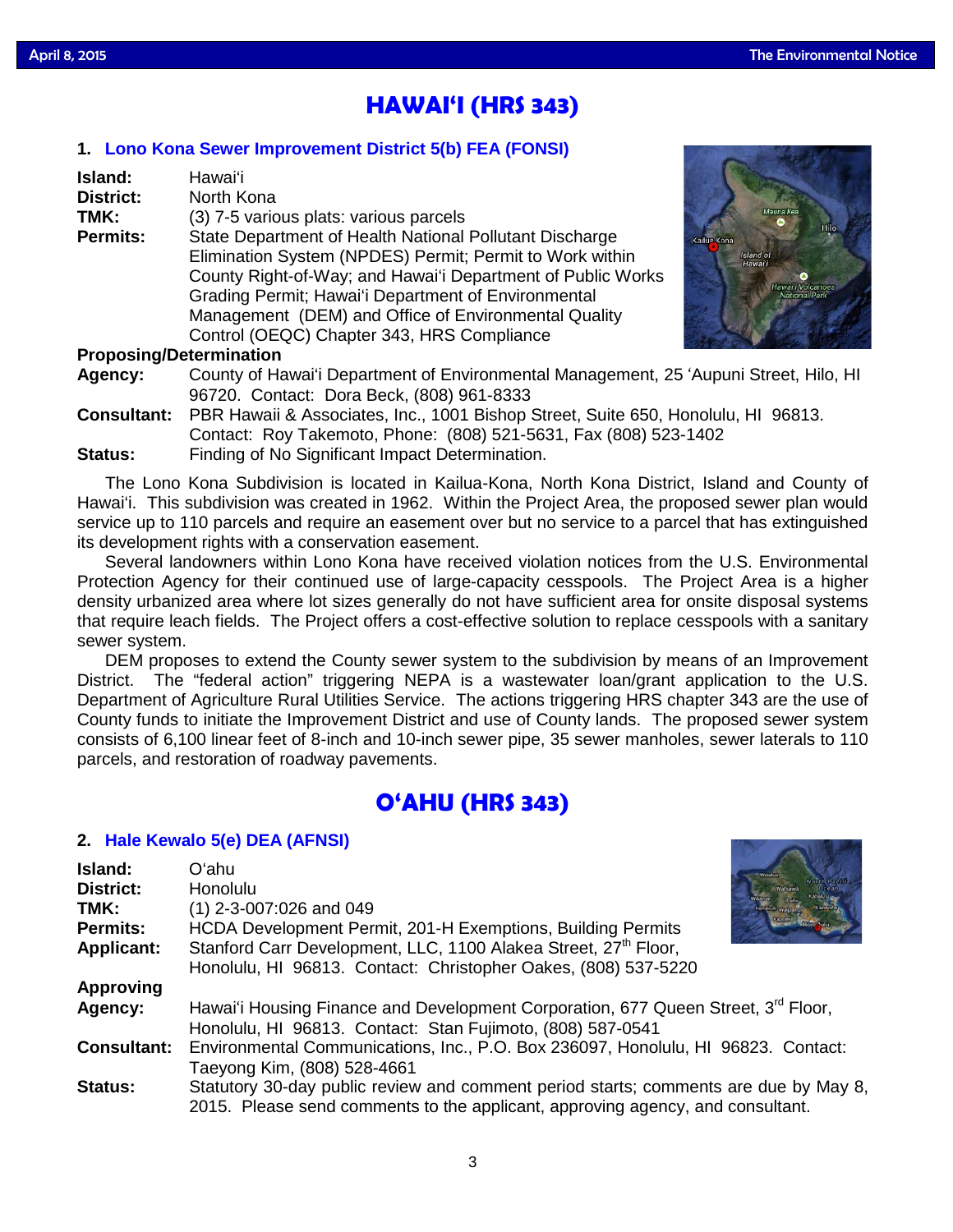Stanford Carr Development, LLC (SCD) is proposing the development of 128 unit affordable rental project. This 11 story high building will consist of 27 one bedroom, 72 two bedroom, and 29 three bedroom units. This project is planned as an essential component in providing critical affordable rental housing inventory within this rapidly growing population center. This project will also fulfill the reserved housing obligation for the landowner required by the Hawai'i Community Development Authority (HCDA) for other market housing projects presently under construction. The project is also integral in providing valued housing within the transit oriented development area of the Honolulu Area Rapid Transit (HART) terminus at Ala Moana Center. Within easy walking distance to the transit station, the proposed project is viewed as a beneficial and desirable workforce housing project. In addition to the 128 affordable rental units, the project will also include 77 parking stalls, a commercial space located on Waimanu Street, and other accessory uses to support the residential units. Vehicular access to the site is located on Kona Street and Waimanu Street. Pedestrian access is located along Kona Street.

## **3. [Horn Single Family Residence](http://oeqc.doh.hawaii.gov/Shared%20Documents/EA_and_EIS_Online_Library/Oahu/2010s/2015-04-08-OA-5E-FEA-Horn-Single-Family-Residence.pdf) 5(e) FEA (FONSI)**

| Island:            | Oʻahu                                                                                                                                                                                                        |  |  |  |
|--------------------|--------------------------------------------------------------------------------------------------------------------------------------------------------------------------------------------------------------|--|--|--|
| District:          | Ko'olaupoko                                                                                                                                                                                                  |  |  |  |
| TMK:               | $(1)$ 4-2-004:001<br>Janakuli Waipahr                                                                                                                                                                        |  |  |  |
| <b>Permits:</b>    | State of Hawai'i, Conservation District Use Permit; City and County<br>of Honolulu, Grading Permit                                                                                                           |  |  |  |
| <b>Applicant:</b>  | Dawn R. Horn, 129 South Kalaheo Drive, Kailua, HI 96734. (805) 225-7873                                                                                                                                      |  |  |  |
| <b>Approving</b>   |                                                                                                                                                                                                              |  |  |  |
| Agency:            | Office of Conservation and Coastal Lands, Department of Land and Natural Resources,<br>Kalanimoku Building, 1151 Punchbowl Street, Room 131, Honolulu, HI 96813. Contact:<br>Samuel J. Lemmo, (808) 587-0377 |  |  |  |
| <b>Consultant:</b> | Group 70 International, Inc., 925 Bethel Street, 5th Floor, Honolulu, HI 96813.<br>(808) 523-5866                                                                                                            |  |  |  |
| <b>Status:</b>     | Finding of No Significant Impact Determination.                                                                                                                                                              |  |  |  |

The applicants propose to construct a two-story Single Family Residence (SFR) on an approximately 37 acre parcel located in Kailua, in the Ko'olaupoko District on the Island of O'ahu. The proposed project will consist of constructing a 3,800 square-foot SFR with a garage, lanai, small pool and access driveway. The SFR will include: 3 bedrooms; 3.5 bathrooms, and living areas, along with a water meter to be installed at the property entrance on Kanapu'u Drive and a two-inch diameter pipe that will convey water to the home. Wastewater flows generated at the home site will be transmitted to the existing City and County 8-inch main through a 6-inch gravity sewer lateral along the driveway connection at Kanapu'u Drive. There will be some minor agriculture (<1.0 acre) for personal use and landscaping, including the removal of invasive species and replanting of native and indigenous "canoe" plants.

## **4. Waimā[nalo Irrigation System Upgrade 5\(b\) DEA \(AFNSI\)](http://oeqc.doh.hawaii.gov/Shared%20Documents/EA_and_EIS_Online_Library/Oahu/2010s/2015-04-08-OA-5B-DEA-Waimanalo-Irrigation-System-Upgrade.pdf)**

| Island:<br><b>District:</b><br>TMK:<br><b>Permits:</b><br><b>Proposing/Determination</b> | Oʻahu<br>Ko'olaupoko<br>$(1)$ 4-1-008:080 and $(1)$ 4-1-026:004<br>Grading, grubbing and stockpiling permits; HRS 6-E consultation                                              |
|------------------------------------------------------------------------------------------|---------------------------------------------------------------------------------------------------------------------------------------------------------------------------------|
| Agency:                                                                                  | Hawai'i State Department of Agriculture, Agriculture Resource Management Division,<br>1428 South King Street, Honolulu, HI 96814. Contact: Glenn M. Okamoto, (808) 973-<br>9436 |
| <b>Consultant:</b>                                                                       | Belt Collins Hawaii LLC, 2153 North King Street, #200, Honolulu, HI 96819. Contact:<br>John Kirkpatrick, (808) 521-5361                                                         |
| <b>Status:</b>                                                                           | Statutory 30-day public review and comment period starts; comments are due by                                                                                                   |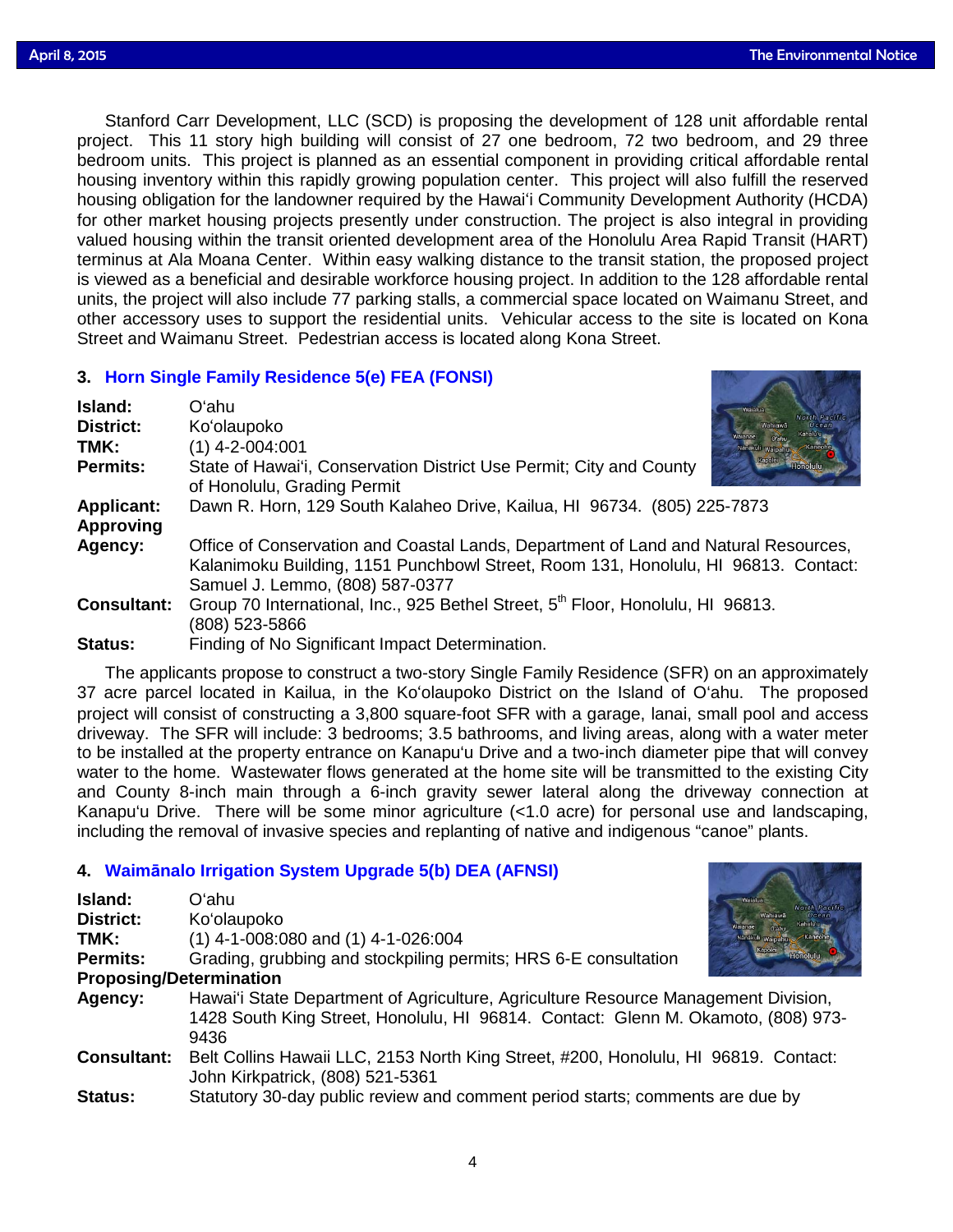May 8, 2015. Please send comments to the proposing/determination agency and<br>consultant consultant.

The proposed action consists of upgrading a portion of the Waimānalo Irrigation System through the installation of approximately 1,800 linear feet of 8-inch irrigation line. The Irrigation System provides water from Maunawili for farm operations in Waimānalo. The project will improve the reliability of the irrigation system and reduce the water loss currently experienced in this portion of the system.

# **CONSERVATION DISTRICT USE APPLICATION**

Persons interested in commenting on the following Conservation District Use Application or interested in receiving notification of determinations on Conservation District Use Applications must submit comments and requests to the Department of Land and Natural Resources. Notification requests must include the following information: 1) Name and address of the requestor; 2) The application for which the requestor would like to receive notice of determination; and 3) The date the notice was initially published in the Environmental Notice. Send comments and requests to: Department of Land and Natural Resources, Office of Conservation and Coastal Lands, P.O. Box 621, Honolulu, HI 96809. DLNR will make every effort to notify those interested in the subject CDUA. However, DLNR is not obligated to notify any person not strictly complying with the above requirements. For more information, please contact the Office of Conservation and Coastal Lands staff listed.

| <b>File No.:</b>            | <b>CDUA KA-3724</b>                                           |  |  |  |
|-----------------------------|---------------------------------------------------------------|--|--|--|
| <b>Name of Applicant:</b>   | County of Kaua'i, Department of Water                         |  |  |  |
| Location:                   | Kalāheo, Kaua'i                                               |  |  |  |
| TMKs:                       | (4) 2-3-005: Portions of 002, 006, and 025                    |  |  |  |
| <b>Proposed Action:</b>     | Installation of a New 0.5 MG Water Tank and Other Associated  |  |  |  |
|                             | Improvements at the Kukuiolono Park and Golf Course           |  |  |  |
| 343, HRS determination:     | FONSI Published in the August 23, 2014 edition of The         |  |  |  |
|                             | <b>Environmental Notice</b>                                   |  |  |  |
| <b>Applicant's Contact:</b> | Esaki Surveying and Mapping, Inc., Wayne Wada, (808) 246-0229 |  |  |  |
| <b>OCCL Staff Contact:</b>  | Lauren Yasaka, (808) 587-0386                                 |  |  |  |

# **COASTAL ZONE MANAGEMENT NOTICES**

### **Federal Consistency Reviews**

The Hawai'i Coastal Zone Management (CZM) Program has received the following federal actions to review for consistency with the CZM objectives and policies in Chapter 205A, Hawai'i Revised Statutes. This public notice is being provided in accordance with section 306(d)(14) of the National Coastal Zone Management Act of 1972, as amended. For general information about CZM federal consistency please call John Nakagawa with the Hawai'i CZM Program at 587-2878. For neighboring islands use the following toll free numbers: Lāna'i & Moloka'i: 468-4644 x72878, Kaua'i: 274-3141 x72878, Maui: 984-2400 x72878 or Hawai'i: 974-4000 x72878. For specific information or questions about an action listed below please contact the CZM staff person identified for each action. Federally mandated deadlines require that comments be received by the date specified for each CZM consistency review. Comments may be submitted by mail, electronic mail or fax, as indicated below.

| Mail:  | Office of Planning, Department of Business, Economic Development and Tourism, |
|--------|-------------------------------------------------------------------------------|
|        | P.O. Box 2359. Honolulu. Hawai'i 96804                                        |
| Email: | inakagaw@dbedt.hawaii.gov                                                     |
| Fax:   | (808) 587-2899                                                                |

## **Honolulu Rail Transit Project Work in Waiawa Stream and Unnamed Tributary to Waiawa Stream, Pearl City, O'ahu**

**Proposed Action:** Conduct work in Waiawa Stream and an unnamed tributary to Waiawa Stream for the construction of the Honolulu Rail Transit Project guideway and guideway columns at the Pearl Highlands Station and associated rail transit features, e.g., parking structure, transit center, access ramps. The work will involve discharge of fill material into 1.04 acres of waters of the United States (U.S.), of which 0.26-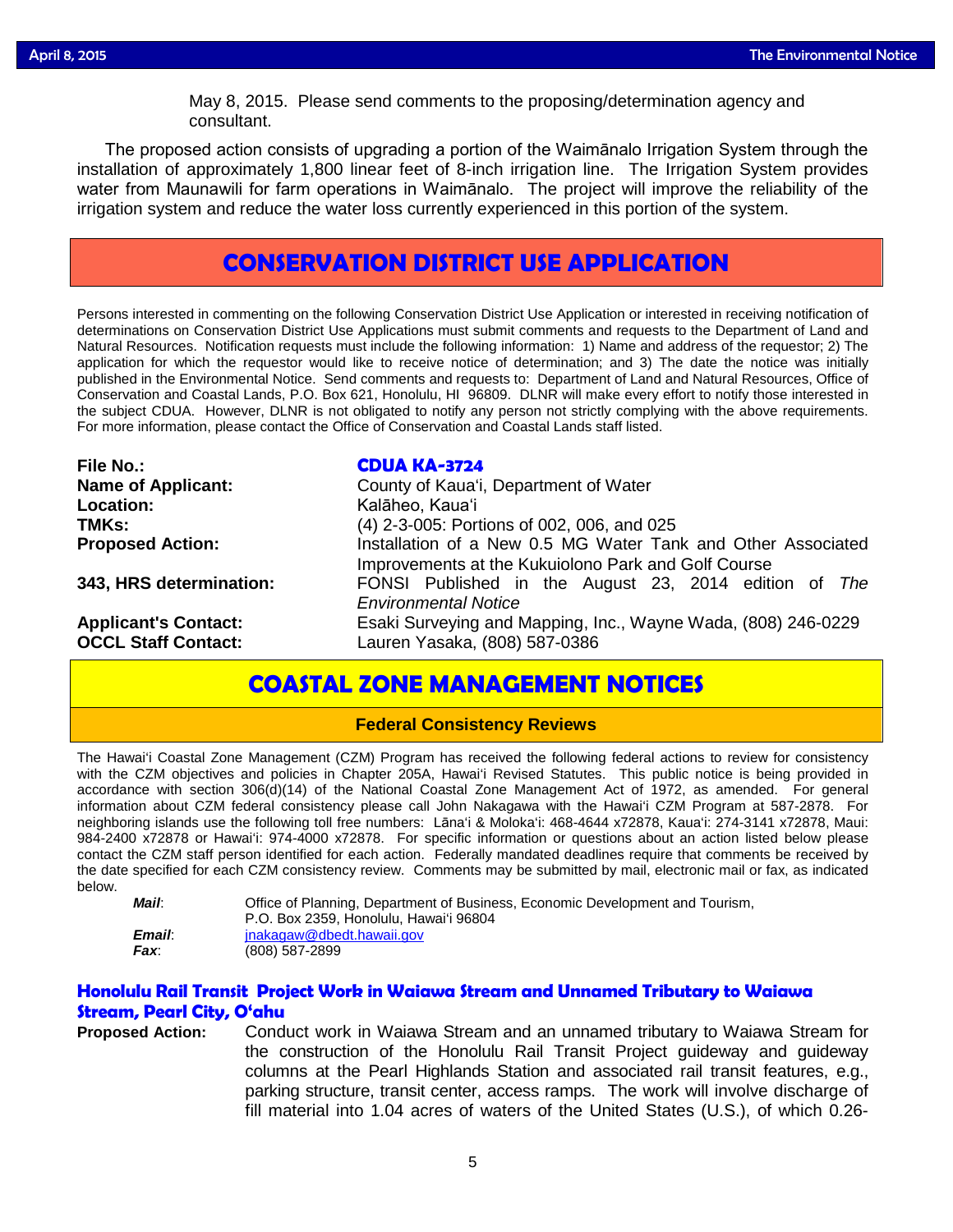|                        | acre of non-wetland waters of the U.S. would be permanently impacted.          |  |  |  |  |
|------------------------|--------------------------------------------------------------------------------|--|--|--|--|
|                        | Construction activities will occur in three phases: Phase 1 - guideway         |  |  |  |  |
|                        | construction; Phase 2 - Pearl Highlands Station and access ramp; and Phase 3 - |  |  |  |  |
|                        | Pearl Highlands parking structure, bus transit center, and access ramps.       |  |  |  |  |
| <b>Applicant:</b>      | Honolulu Authority for Rapid Transportation                                    |  |  |  |  |
| <b>Contact:</b>        | Michael Tauchen, 768-6128                                                      |  |  |  |  |
| <b>Federal Action:</b> | <b>Federal Permit</b>                                                          |  |  |  |  |
| <b>Federal Agency:</b> | U.S. Army Corps of Engineers, Honolulu District                                |  |  |  |  |
| Location:              | Waiawa Stream & Unnamed Tributary to Waiawa Stream, Pearl City, O'ahu          |  |  |  |  |
| <b>CZM Contact:</b>    | John Nakagawa, 587-2878, jnakagaw@dbedt.hawaii.gov                             |  |  |  |  |
| <b>Comments Due:</b>   | April 22, 2015                                                                 |  |  |  |  |

### **Special Management Area (SMA) Minor Permits**

The SMA Minor permit below has been approved (HRS 205A-30). For more information, contact the county/state Planning Department. Honolulu (768-8014); Hawaiʻi (East 961-8288, West 323-4770); Kauaʻi (241-4050); Maui (270-7735); Kakaʻako or Kalaeloa Community Development District (587-2841).

| <b>Location (TMK)</b>                   | <b>Description (File No.)</b>                                                                                                                                                   | <b>Applicant/Agent</b>      |
|-----------------------------------------|---------------------------------------------------------------------------------------------------------------------------------------------------------------------------------|-----------------------------|
| Maui: Ha'iku (2-9-002: 048)             | Main Farm Dwelling and Carport (SM2 20150016)                                                                                                                                   | Martin J Church             |
| Maui: Kapālua (4-2-004: 014 and<br>021) | Landscape and Dune Restoration (SM2 20150017)                                                                                                                                   | Alex Ahluwalia              |
| O'ahu: Hale'iwa (5-9-011: 068)          | 59-712 Kamehameha - New Retail Building, Conversion of<br>Existing Structures to an Eating and Drinking Establishment with<br>Outdoor Dining and Site Improvements (2015/SMA-8) | Gregory A. Quinn, Architect |

# **SHORELINE NOTICES**

### **Shoreline Certification Applications**

The shoreline certification applications below are available for review at the Department of Land and Natural Resources Offices on Kauaʻi, Hawaiʻi, Maui, and Honolulu, 1151 Punchbowl Street, Room 220 (HRS 205A-42 and HAR 13-222-12). All comments shall be submitted in writing to the State Land Surveyor, 1151 Punchbowl Street, Room 210, Honolulu, Hawai'i 96813 and postmarked no later than 15 calendar days from the date of the public notice of the application. For more information, call Ian Hirokawa at (808) 587-0420.

| File No.      | Date    | Location                                                                                                                                                                                                                         | <b>Applicant/Owner</b>                                       | TMK         |
|---------------|---------|----------------------------------------------------------------------------------------------------------------------------------------------------------------------------------------------------------------------------------|--------------------------------------------------------------|-------------|
| OA-1646       | 3/12/15 | Portion of R.P. 4475, L.C. Aw. 7713, Ap. 33 to V. Kamāmalu<br>situate at Kawailoa, Waialua, O'ahu<br>Address: 61-269 Kamehameha Highway<br>Purpose: Building setback purposes                                                    | Jaime F. Alimboyoguen/<br>Mitchell McAllister                | 6-1-012:003 |
| OA-1647       | 3/18/15 | Pokai Bay Ditch situate at Lualualei, Wai'anae, O'ahu<br>Address: Lualualei Beach Park<br>Purpose: Determine setback and Special Management Area<br>permit                                                                       | ControlPoint Surveying, Inc./<br>City and County of Honolulu | 8-6-015:068 |
| OA-1648       | 3/20/15 | Lot 4-C Mokulēja Beach Lots situate at Mokulēja, Wajalua,<br>Oʻahu<br>Address: 68-693 Crozier Drive<br>Purpose: Development of property                                                                                          | Dennis K. Hashimoto/ Donald<br>J. & Deanna M. Butler         | 6-8-006:013 |
| MA-606        | 3/23/15 | Lot D-1 Crowell-Raymond partition portion of Lot 1, Section<br>4, second partition of Hamakuapoko Hui to Kalaikini situate<br>at Kuau, Hamakuapoko, Maui<br>Address: 62 Hana Highway<br>Purpose: Setback for building renovation | Martina W. Jale/ Kaimana<br>Maui LLC                         | 2-6-010:025 |
| <b>HA-504</b> | 3/18/15 | Lot 39 of "Kohala Makai One Subdivision" being a portion of<br>Land Court Consolidation 129, Map 6 situate at Waikā,<br>North Kohala, Island of Hawai'i<br>Address: 59-112 Umaumalei Place<br>Purpose: Future residence          | Thomas Pattison/ Robert<br>Frank & Sharon Lavon<br>Friedman  | 5-9-016:027 |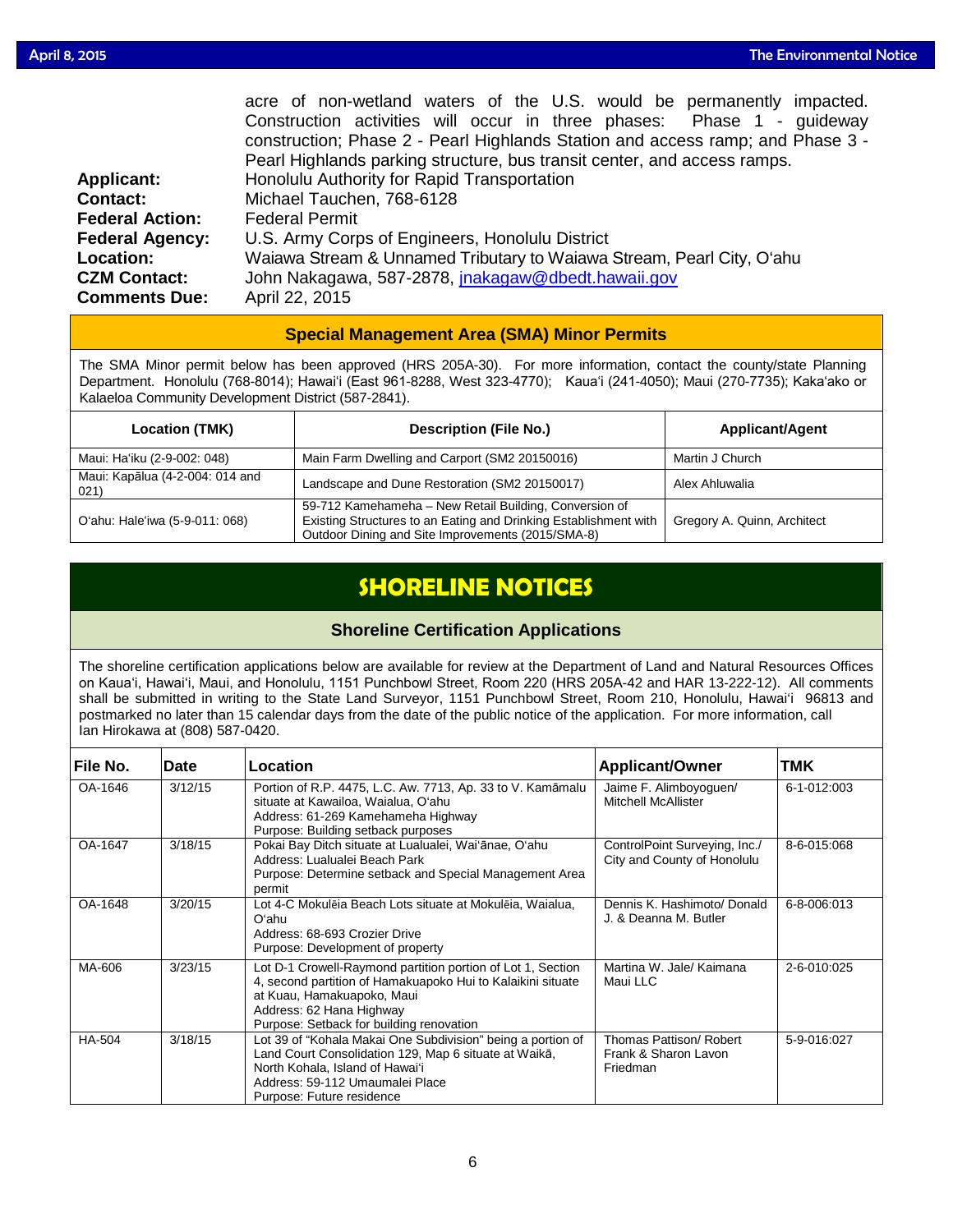| HA-505 | 3/23/15 | Lot No. 44 of "Milolii Beach Lots" being a portion of File Plan<br>789 situate at Papa 2 <sup>nd</sup> , South Kona, Island of Hawai'i<br>Address: Kai Avenue<br>Purpose: Future construction       | Thomas Pattison/ Revocable<br>Trust of John M. Bertsch &<br>Stacy E. Aguiar,<br>Bertsch/Messner Family<br>Trust, Samaras Family Trust | 8-8-006:022 |
|--------|---------|-----------------------------------------------------------------------------------------------------------------------------------------------------------------------------------------------------|---------------------------------------------------------------------------------------------------------------------------------------|-------------|
| HA-506 | 3/23/15 | Lot F-3, portion of Grant 7875, L.C. Aw. 11215, Apana 1 to<br>Aaron Keali'iahonui situate at Papaikou, South Hilo, Island<br>of Hawaiʻi<br>Address: Hawai'i Belt Road<br>Purpose: Determine setback | Wayne Subica/ Leonard<br>Gambla & Dawn Herron                                                                                         | 2-7-004:142 |
| KA-395 | 3/19/15 | Lot 40 Land Court Application 1160, Map 7 situate at<br>Hanalei, Halele'a, Kaua'i<br>Address: 5060 Weke Road<br>Purpose: Determine setback                                                          | Roger M. Caires/ Gaylord &<br>Carol Wilcox Family Limited<br>Partnership                                                              | 5-5-001:026 |

## **Shoreline Certifications and Rejections**

The shoreline notices below have been proposed for certification or rejection by the Department of Land and Natural Resources (HRS 205A-42 and HAR 13-222-26). Any person or agency who wants to appeal shall file a notice of appeal in writing with DLNR no later than 20 calendar days from the date of this public notice. Send the appeal to the Board of Land and Natural Resources, 1151 Punchbowl Street, Room 220, Honolulu, Hawai'i 96813.

| <b>File No.</b> | Proposed/Rejected                          | Location                                                                                           | <b>Applicant/Owner</b>                      | <b>TMK</b>  |
|-----------------|--------------------------------------------|----------------------------------------------------------------------------------------------------|---------------------------------------------|-------------|
| HA-498          | <b>Proposed Shoreline</b><br>Certification | Lot 513, Block 10, Hawaiian Paradise Park Subdivision<br>situate at Keaau, Puna, Island of Hawai'i | Daniel Berg/ Stehula<br><b>Family Trust</b> | 1-5-057:070 |
|                 |                                            | Address: Ala Kai Road                                                                              |                                             |             |
|                 |                                            | Purpose: Establish building setback                                                                |                                             |             |
| HA-503          | <b>Proposed Shoreline</b>                  | Lot 17, Honoli'i Pali Tract being portions of L.C. Aw.                                             | Daniel Berg/ Teresa Tico                    | 2-7-015:003 |
|                 | Certification                              | 4895 to Makuahine, and portions of L.C. Aw. 7715,                                                  |                                             |             |
|                 |                                            | Apana 16 to Lota Kamehameha situate at Pauka'a,                                                    |                                             |             |
|                 |                                            | South Hilo, Island of Hawai'i                                                                      |                                             |             |
|                 |                                            | Address: 52 Puaka'a Drive                                                                          |                                             |             |
|                 |                                            | Purpose: County permitting requirement                                                             |                                             |             |
| HA-489          | Rejection                                  | Lot 65 of Puakō Beach Lots (H.T.S. plat 414-B) being                                               | Wes Thomas Associates/                      | 6-9-003:004 |
|                 |                                            | the whole of Grant S-14349 to Alfred Andrade and                                                   | Cynthia Kay Anderson                        |             |
|                 |                                            | Marian Jean Andrade situate at Lalamilo, Waimea,                                                   |                                             |             |
|                 |                                            | South Kohala, Island of Hawai'i                                                                    |                                             |             |
|                 |                                            | Address: 69-1692 Puakō Beach Drive                                                                 |                                             |             |
|                 |                                            | Purpose: Obtain County permits                                                                     |                                             |             |
| MO-167          | Rejection                                  | Lot 241 of Land Court Application 632 (Map 14) situate                                             | Luigi Manera ADS/                           | 5-3-001:021 |
|                 |                                            | at Kaunakakai, Moloka'i                                                                            | Wendela Van Heek                            |             |
|                 |                                            | Address: 110 Beach Place                                                                           |                                             |             |
|                 |                                            | Purpose: Building permit purposes                                                                  |                                             |             |

# **SECTION 106, NATIONAL HISTORIC PRESERVATION ACT (NHPA) NOTICE**

## **Project: [Proposed Undertaking Install an Electrical Raceway Infrastructure, Building 35 at Ka'ena](http://oeqc.doh.hawaii.gov/Shared%20Documents/EA_and_EIS_Online_Library/NEPA%20and%20Other%20Documents/2015-04-08-Section-106-Bldg-35-Electrical-Project.pdf)  [Point Satellite Tracking Station](http://oeqc.doh.hawaii.gov/Shared%20Documents/EA_and_EIS_Online_Library/NEPA%20and%20Other%20Documents/2015-04-08-Section-106-Bldg-35-Electrical-Project.pdf)**

**Island:** O'ahu

**District:** Wai'ānae and Ko'olauloa

**TMKs:** Project within (1) 6-9-003:005

**Permits:** N/A

**Applicant/Proposing**

**Agency:** United States Air Force (USAF), Ka'ena Point Satellite Tracking Station, Detachment 3, 21 Space Operations Squadron/CC, 10 Hickam Court, Unit 4, JBPHH, HI 96853-5208. Contact: Lance Hayashi, (808) 697-4314

**Approving**

**Agency:** USAF, Ka'ena Point STS, Contact: Lance Hayashi, (808) 697-4314

**Consultant:** N/A

**Status:** Comments due no later than April 22, 2015 to: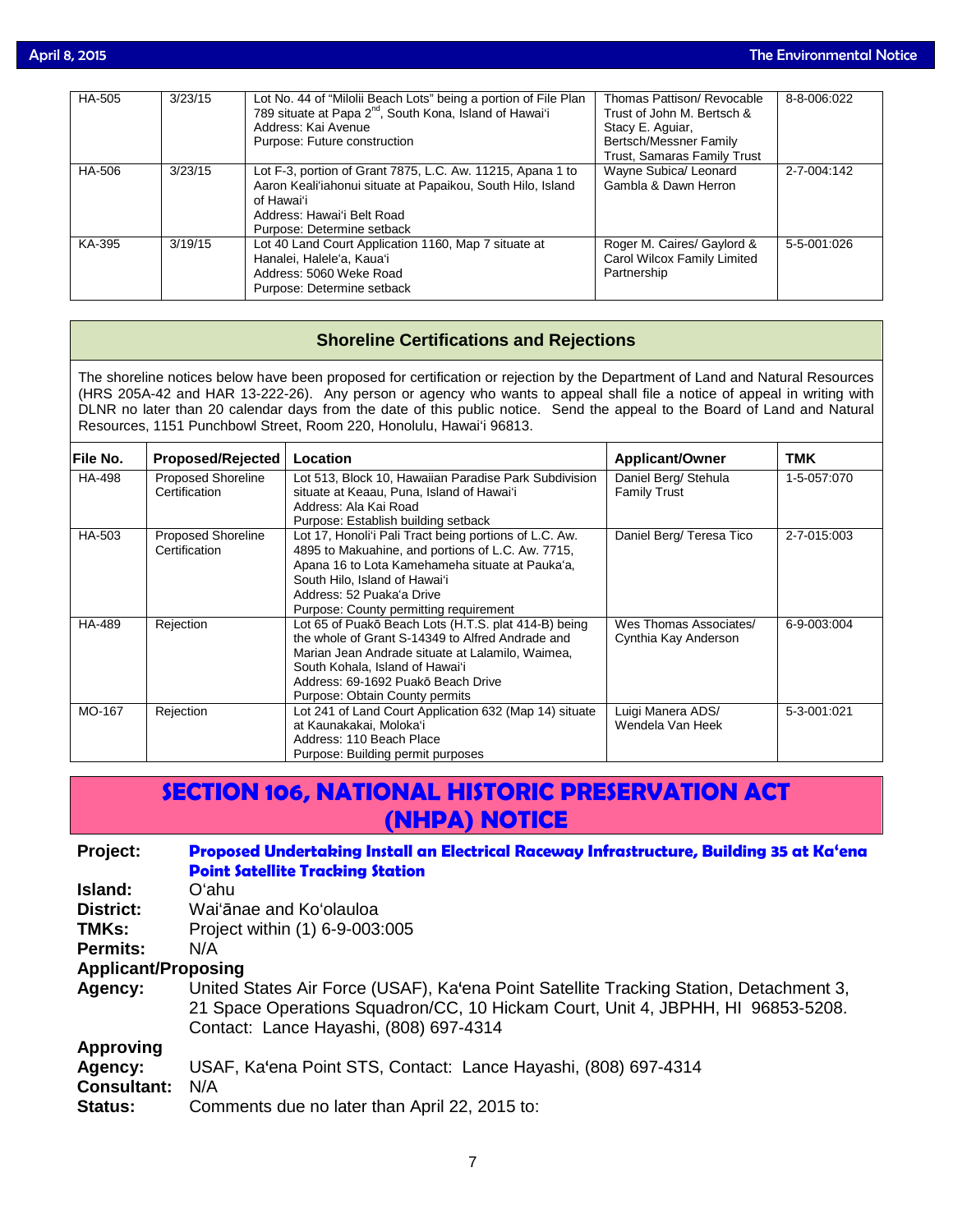# Det 3, 21 SOPS/CC, 10 Hickam Court, Unit 4, JBPHH, HI 96853-5208. (808) 697-4314

The US Air Force (USAF), Detachment 3, 21st Space Operations Squadron (Det 3, 21 SOPS) at Ka'ena Point Satellite Tracking Station (KPSTS) proposes to install a new electrical pathway for back up redundancy for the main automatic switchgear located at the power plant, building 38. KPSTS has requested SHPD's concurrence with its conclusion that the proposed undertaking will have "no adverse effect" on Archeological, Native Hawaiian Cultural Resources, or Historic Properties. The Section 106 consultation document will also be available for review at the Wai'ānae Public Library and the Waialua Public Library during the review period ending on April 22, 2015.

# **NATIONAL ENVIRONMENTAL POLICY ACT (NEPA) NOTICES**

| 1.                         | <b>Draft Environmental Assessment for Photovoltaic Systems</b>                                                                                                                                                                                                                           |  |
|----------------------------|------------------------------------------------------------------------------------------------------------------------------------------------------------------------------------------------------------------------------------------------------------------------------------------|--|
| Island(s):                 | O'ahu                                                                                                                                                                                                                                                                                    |  |
| <b>District:</b>           | 'Ewa                                                                                                                                                                                                                                                                                     |  |
| TMK:                       | $(1)$ 9-1-010: 011, (1) 9-1-010:016, and (1) 9-1-001:031                                                                                                                                                                                                                                 |  |
| Permits:                   | N/A                                                                                                                                                                                                                                                                                      |  |
| <b>Applicant/Proposing</b> |                                                                                                                                                                                                                                                                                          |  |
| Agency:                    | Joint Base Pearl Harbor-Hickam, EV21 EA Project Manager, Naval Facilities Engineering<br>Command Pacific, 258 Makalapa Drive, Suite 100, JBPHH, HI 96860-3134.<br>(808) 472-1420                                                                                                         |  |
| <b>Approving</b>           |                                                                                                                                                                                                                                                                                          |  |
| Agency:                    | Commander Navy Region Hawai'i, EV21 EA Project Manager, Naval Facilities<br>Engineering Command Pacific, 258 Makalapa Drive, Suite 100, JBPHH, HI 96860-3134.<br>(808) 472-1420                                                                                                          |  |
| <b>Consultant:</b>         | HHF Planners, Pacific Guardian Center, Makai Tower, 733 Bishop Street, Suite 2590,<br>Honolulu, HI 96813. Contact: John Hagihara, (808) 457-3174                                                                                                                                         |  |
| <b>Status:</b>             | Comment Period: April 3, 2015 - April 20, 2015<br>Comments may be provided via e-mail: NFPAC-Receive@navy.mil or by mail to: Naval<br>Facilities Engineering Command Pacific, 258 Makalapa Drive, Suite 100, JBPHH, HI<br>96860-3134. Attention: EV21 EA Project Manager, (808) 472-1420 |  |

The Navy proposes to lease up to 380 acres of land to Hawaiian Electric (HE) who would retain a renewable energy contractor to build and operate the PV system for up to 37 years, when the lease may be renewed or the facility would be decommissioned. The PV system includes two phases: Phase I – up to 169 acres and producing 20 megawatts (MW) of electricity; Phase II – up to 211 acres and generating 30 MW. The electricity would be conveyed to HE's electrical grid for public use. The purpose of the proposed action is to reduce energy costs and fuel oil dependency, and increase the energy security, operational capability, strategic flexibility and resource availability of DoN installations through the development of renewable energy generating assets on Joint Base Pearl Harbor-Hickam. The proposed action is required to meet the renewable energy standards put forth by the 1 GW Initiative, Energy Policy Act of 2005, 10 U.S.C. 2911(e), the 2013 presidential memorandum, and the Secretary of the Navy, to include the requirement to produce 50 percent of the DoN's shore-based energy requirements from alternative sources. The Draft Environmental Assessment is available at the following website for download through April 20, 2015:

[https://www.navfac.navy.mil/navfac\\_worldwide/pacific/about\\_us/navysolarea-hawaii.html](https://www.navfac.navy.mil/navfac_worldwide/pacific/about_us/navysolarea-hawaii.html)

### **2. Notice of Availability of Finding of No Significant Impact and Environmental Assessment for MV-22 Facilities Project Relocation, Marine Corps Base Hawai'i, Kāne'ohe, O'ahu, Hawai'i**

Pursuant to the Council on Environmental Quality Regulations implementing the National Environmental Policy Act (NEPA), Marine Corps Base Hawai'i gives notice that an Environmental Assessment (EA) and a Finding of No Significant Impact (FONSI) have been prepared and that an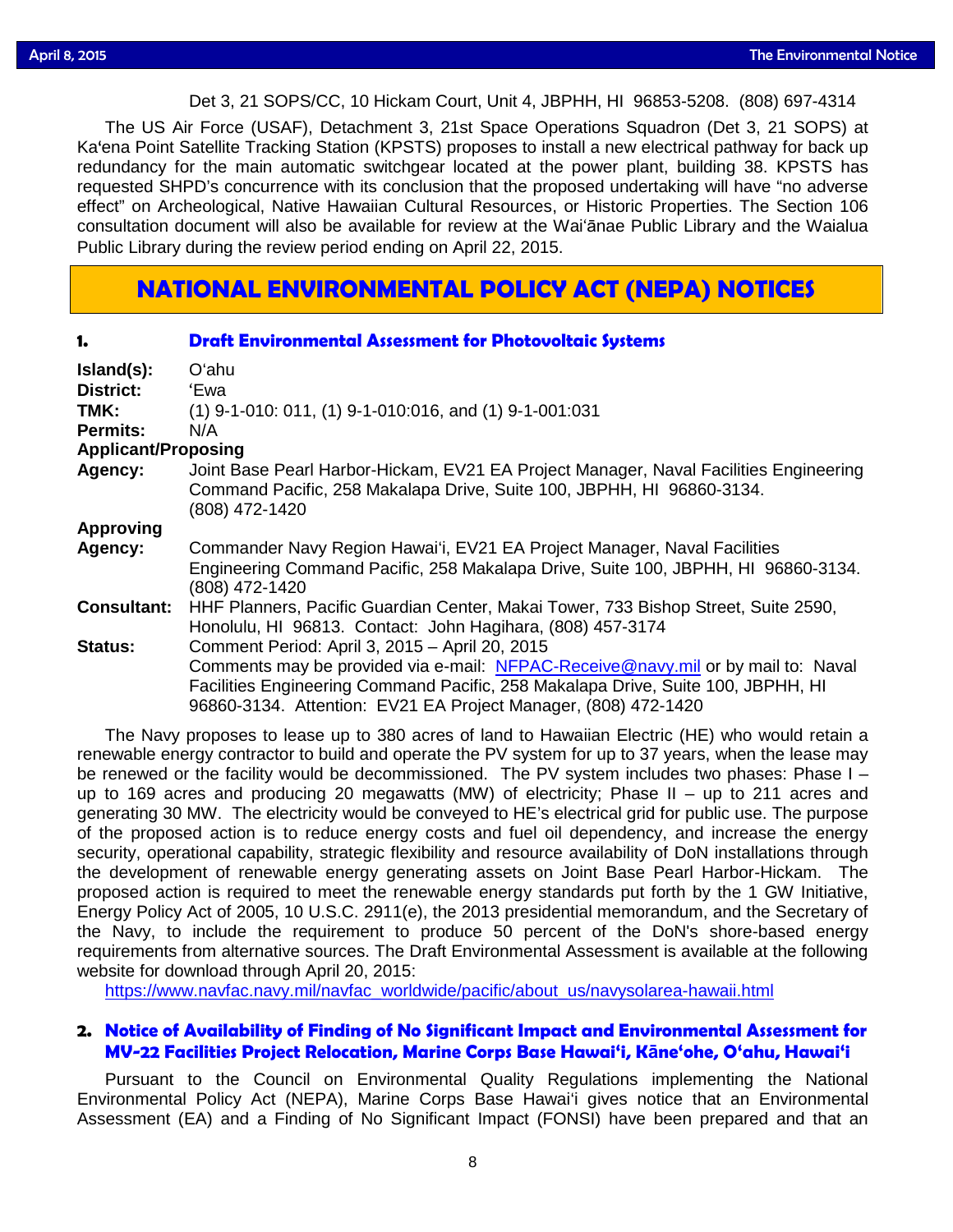Environmental Impact Statement is not required for the relocation of MV-22 facilities to a newly available<br>site near the southeast end of the Marine Corps Base Hawai'i runway. This site differs from the site site near the southeast end of the Marine Corps Base Hawai'i runway. This site differs from the site analyzed in the Environmental Impact Statement for the Basing of MV-22 and H-1 Aircraft in Support of III MEF Elements in Hawai'i (Department of the Navy 2012). The proposed action will construct new and renovate existing facilities for the second MV-22 squadron near the southeast end of the runway at Marine Corps Base Hawai'i (MCB Hawai'i) Kāne'ohe Bay. This represents a relocation from the site selected in the Record of Decision (ROD) for the Basing of MV-22 and H-1 Aircraft in Support of Third Marine Expeditionary Force (III MEF) Elements in Hawai'i (2012) (MV-22 EIS). During site preparation for construction of the first MV-22 squadron facilities, archaeological Site 7411 was discovered, which led to adjustments in the site layout that imposed constraints upon the proposed location for the second squadron's facilities. At about the same time, a previously reserved aircraft parking apron became available at the southeast end of the station's runway, facilitating the relocation of the proposed project to the new location. The project would be implemented as military construction (MILCON) projects P-907 (including construction of an aircraft wash rack and supporting utility building, modification of the existing P-3 aircraft parking apron, demolition of two storage buildings, and construction or expansion of four privately-owned-vehicle (POV) parking lots, installation of new underground utility lines, and demolition and reconstruction of an existing direct-refueling-support office), and P-908 (construction of one Type II modified aircraft maintenance hangar with supporting utility building, vehicle parking, and an apron addition at the hangar entrance). The FONSI considers findings from the formal consultation conducted pursuant to Title 36 of the Code of Federal Regulations (CFR) Part 800, Protection of Historic Properties, Section 106 Regulations, regarding potential impacts to cultural resources from planned development of facilities to support the second MV-22 aircraft squadron. The Hawai'i State Historic Preservation Officer (SHPO), the National Trust for Historic Preservation, the Advisory Council on Historic Preservation (ACHP), the Historic Hawai'i Foundation, and Native Hawaiian Organizations, were provided an opportunity to comment on the Proposed Action and consulted to resolve the adverse effect. The consultation resulted in an executed Memorandum of Agreement (MOA) among MCB Hawai'i Kāne'ohe Bay, the Hawai'i SHPO, and the ACHP, which commits the USMC to measures that mitigate the adverse effect. The MOA was executed in March 2015. Based on the EA analysis and considering the context and intensity of anticipated environmental effects, MCB Hawai'i Kāne'ohe Bay has determined that the proposed action will have no significant impacts on the quality of the human or natural environment. The EA and FONSI addressing this action are available for download for 30 days from the publication of this notice at:

<http://www.mcbhawaii.marines.mil/UnitHome/FeaturedInformation/MV22NOA>

For further information, please contact: Naval Facilities Engineering Command Pacific, 258 Makalapa Drive, Suite 100, JBPHH, Hawai'i 96860-3134. Attention: MV-22 EA, Code EV21 Project Manager.

# **FEDERAL NOTICES**

### **[Meeting on April 21, 2015, for Kalaupapa National Historical Park Advisory Commission](http://www.gpo.gov/fdsys/pkg/FR-2015-03-25/pdf/2015-06792.pdf)**

As required by the Federal Advisory Committee Act (5 U.S.C. Appendix 1–16), the National Park Service is giving notice of the April 21, 2015, meeting of the Kalaupapa National Historical Park Advisory Commission. The public meeting of the Kalaupapa National Historical Park Advisory Commission will be held on Tuesday, April 21, 2015, at 9:45 am (Hawaii Standard Time). The meeting will be held at Paschoal Hall, Kalaupapa National Historical Park, Kalaupapa, Hawaii 96742. The Commission Agenda for the meeting will consist of the following: (1) Approval of Agenda; (2) Approval of February 1, 2013, Minutes; (3) Superintendent's Report; (4) Draft General Management Plan and Environmental Impact Statement Presentation; (5) Memorial Update; and (6) Public Comments. For more information contact Rosa Key, Acting Superintendent, Kalaupapa National Historical Park, P.O. Box 2222, Kalaupapa, Hawaii 96742, telephone (808) 567–6802, ext. 1100 (see, 80 F.R. 15806, March 26, 2015).

### **[Proposed Rule for the Hawaiian Islands Humpback Whale National Marine Sanctuary](http://www.gpo.gov/fdsys/pkg/FR-2015-03-26/pdf/2015-06441.pdf)**

The National Oceanic and Atmospheric Administration (NOAA) is proposing to expand the boundaries and scope of Hawaiian Islands Humpback Whale National Marine Sanctuary (HIHWNMS or sanctuary), amend the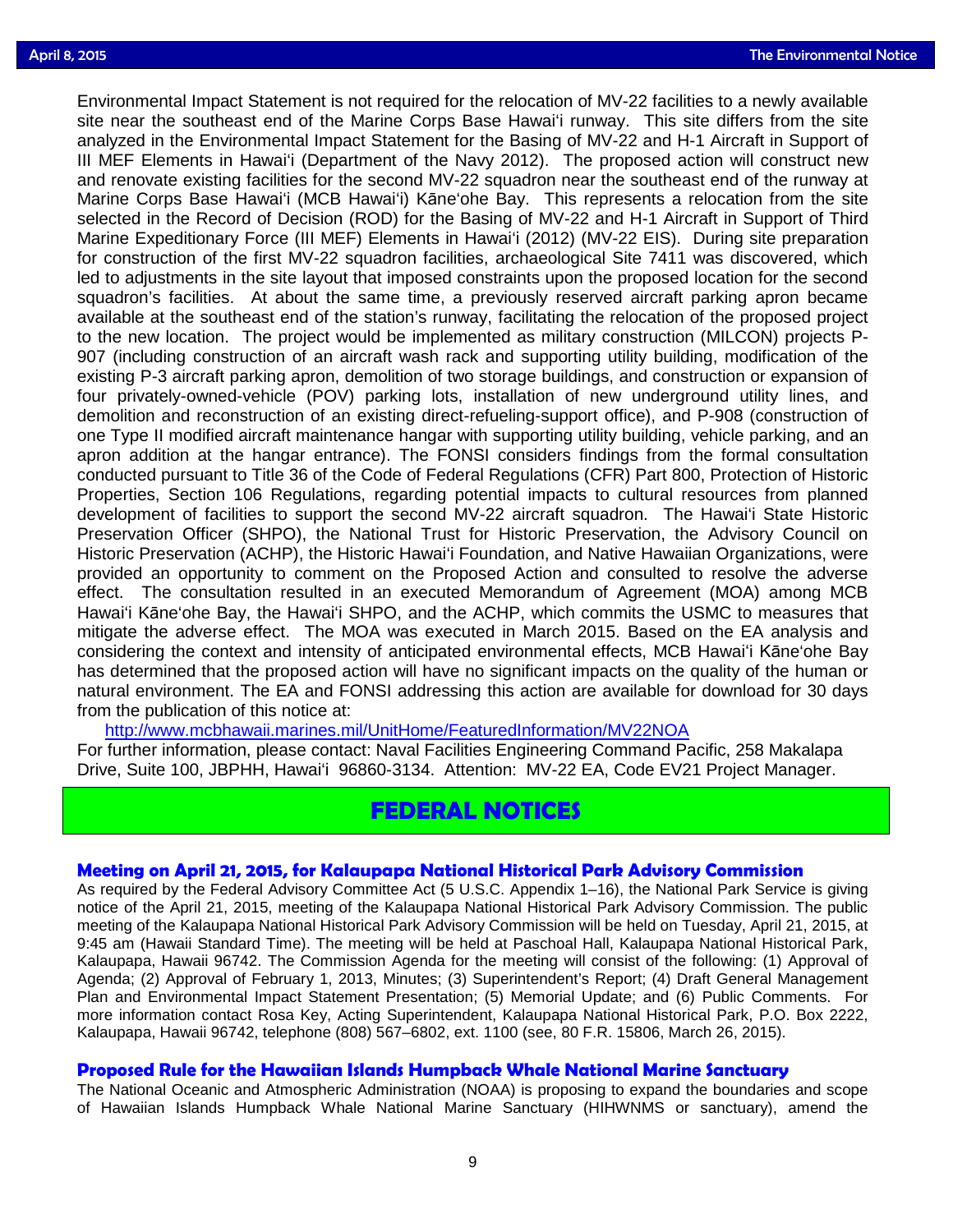regulations for HIHWNMS, change the name of the sanctuary, and revise the sanctuary's terms of designation and<br>management plan. The purpose of this action is to transition the sanctuary from a single-species management regulations for HIHWNMS, change the name of the sanctuary, and revise the sanctuary's terms of designation and approach to an ecosystem-based management approach. A draft environmental impact statement and draft revised management plan have been prepared for this proposed action. NOAA is soliciting public comment on the proposed rule, draft environmental impact statement, and draft revised management plan. DATES: Comments on this proposed rule will be considered if received by June 19, 2015. To submit comments or to request copies, please click on the link in the title above that will direct you to the PDF file for the Federal Register notice. For more information contact Malia Chow, Superintendent, Hawaiian Islands Humpback Whale National Marine Sanctuary at 808–725–5901 or hihwmanagementplan@noaa.gov. Public hearings will be held in the following locations at the locales and times indicated: (1) Hale'iwa, (O'ahu) Date: April 27, 2015. Location: Sunset Beach Recreation Center. Address: 59–540 Kamehameha Highway, Hal'eiwa, HI 96712. Time: 5:30 p.m.– 8:30 p.m. (2) Honolulu, O'ahu, Date: April 28, 2015. Location: Honolulu Waldorf School. Address: 350 Ulua Street, Honolulu, HI 96821. Time: 5:30 p.m.– 8:30 p.m. (3) Kihei, Maui, Date: April 29, 2015. Location: Kihei Youth Center. Address: 131 S. Kihei Road, Kihei, HI 96753. Time: 5:30 p.m.– 8:00 p.m. (4) Lahaina, Maui, Date: April 30, 2015. Location: Kaunoa Senior Center. Address: 788 Pauoa St., Lahaina, HI 96761. Time: 5:00 p.m.– 7:30 p.m. (5) Kaunakakai, Moloka'I, Date: May 1, 2015. Location: Lanikeha Community Center. Address: 2200 Farrington Ave., Kaunakakai, HI 96748. Time: 4:00 p.m.– 6:30 p.m. (6) Lāna'i City, Lāna'i, Date: May 2, 2015. Location: Lāna'i High and Elementary School. Address: 555 Fraser Avenue, Lāna'i City, HI 96763. Time: 9:30 a.m.– 12:00 p.m. (7) Kilauea City, Kaua'i, Date: May 4, 2015. Location: Kilauea Elementary School Cafeteria. Address: 2440 Kolo Road, Kilauea, HI 96754. Time: 5:30 p.m.–8:30 p.m. (8) Ni'ihau, Date: May 5, 2015. Location: Ni'ihau School Cafeteria. Address: Pu'uwai Village, Ni'ihau, HI 96769. Time: 10:00 a.m.–1:00 p.m. Please note that due to limited access to Ni'ihau island, this is not a public meeting. This meeting is for people residing on and landowners of Ni'ihau Island. (9) Lihu'e, Kaua'i, Date: May 6, 2015. Location: King Kaumuali'i Elementary School Cafeteria. Address: 4380 Hanama'ulu Road, Līhu'e, HI 96766. Time: 5:30 p.m.– 8:30 p.m. (10) Kailua-Kona, Hawai'i, Date: May 7, 2015. Location: Kealakehe High School Cafeteria. Address: 74–5000 Puohulihuli Street, Kailua-Kona, HI 96740. Time: 5:30 p.m.– 8:00 p.m. (see, 80 F.R. 15224, March 26, 2015).

### **[Fishing Rules for the Pacific Remote Islands Marine National Monument Expansion](http://www.gpo.gov/fdsys/pkg/FR-2015-03-25/pdf/2015-06402.pdf)**

In this final rule, the National Marine Fisheries Service (NMFS) establishes requirements for fishing in the Pacific Remote Islands Marine National Monument Expansion. This final rule implements fishery management measures required by Presidential Proclamation 9173. This final rule is effective on April 24, 2015. You may review Presidential Proclamation 9173 establishing the Pacific Remote Islands Marine National Monument (PRI Monument Expansion), Presidential Proclamation 8336 (establishing the PRI Monument), and the PRI Monument fishing requirements established in Amendment 2 to the Fishery Ecosystem Plan for the Pacific Remote Island Areas published in 2013, at www.regulations.gov. Amendment 2 is also available from the Western Pacific Fishery Management Council (Council), 1164 Bishop St., Suite 1400, Honolulu, HI 96813, Telephone (808) 522–8220, facsimile (808) 522–8226, or from www.wpcouncil.org. For more information contact: Bob Harman, NMFS PIR Sustainable Fisheries, Telephone (808) 725–5170 (see, 80 F.R. 16593, March 25, 2015)

### **[Western Pacific Fishery Management Council Meetings, April 16-17, 2015](http://www.gpo.gov/fdsys/pkg/FR-2015-03-30/pdf/2015-07156.pdf)**

The Western Pacific Fishery Management Council (Council) will hold meetings of its Joint Hawaii, Marianas and American Samoa Archipelago Plan Team (Joint PT) and the Council's Fishery Data Collection and Research Committee - Technical Committee (FDCRC–TC). The Joint PT will review the status of the nearshore fisheries, data collection and research issues and improvements, evaluation of the 2014 catch and Annual Catch Limit (ACL) specifications, developing a Cooperative Research framework and review the essential fish habitat (EFH) and habitat area of particular concern criteria for the Western Pacific Region. The FDCRC–TC will review the status of the data collection projects, determine priority tasks, schedule, and assignments as well as develop an omnibus FDCRC proposal. DATES: The Joint PT meeting on April 14, 2015, and the FDCRC–TC meeting April 16–17, 2015. For specific times and agendas, click on the link in the above title that will take you to the Federal Register notice. ADDRESSES: The Joint PT and FDCRC– TC meetings will be held at the Council office, 1164 Bishop Street, Suite 1400, Honolulu, HI 96813; telephone: (808) 522–8220. For more information, contact Kitty M. Simonds, Executive Director; telephone: (808) 522–8220. These meetings are physically accessible to people with disabilities. Requests for sign language interpretation or other auxiliary aids should be directed to Kitty M. Simonds, (808) 522–8220 (voice) or (808) 522– 8226 (fax), at least 5 days prior to the meeting date (see, 80 F.R. 16630, March 30, 2015)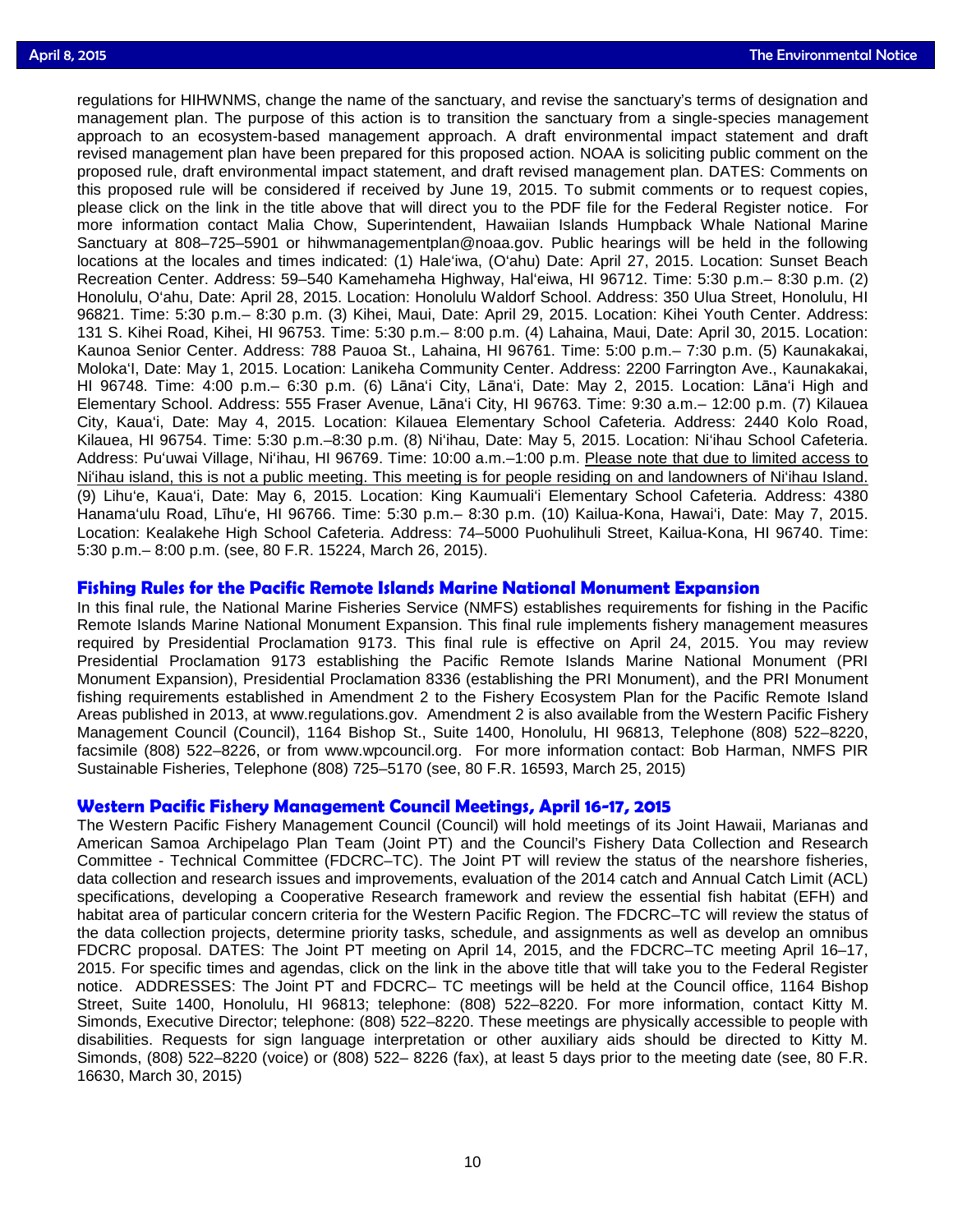# **[2015 Annual Determination To Implement the Sea Turtle Observer Requirement](http://www.gpo.gov/fdsys/pkg/FR-2015-03-19/pdf/2015-06341.pdf)**

The National Marine Fisheries Service (NMFS) published its final Annual Determination (AD) for 2015, pursuant to its authority under the Endangered Species Act (ESA). Through the AD, NMFS identifies U.S. fisheries operating in the Atlantic Ocean, Gulf of Mexico, and Pacific Ocean that will be required to take observers upon NMFS' request. The purpose of observing identified fisheries is to learn more about sea turtle interactions in a given fishery, evaluate measures to prevent or reduce sea turtle takes, and implement the prohibition against sea turtle takes. Fisheries identified on the 2015 AD (see Table 1, by clicking on the link in the title above that will you take you directly to the Federal Register notice) will be eligible to carry observers as of January 1, 2015 and will remain on the AD for a five-year period. The fisheries listed on the final determination will be required to carry observers upon NMFS' request until December 31, 2019. DATES: Effective April 18, 2015 (see, 80 F.R. 14319, March 19, 2015).

### **Notice of Availability / [Public Meetings for the Draft EIS / Overseas EIS for Commonwealth of](http://www.gpo.gov/fdsys/pkg/FR-2015-04-06/pdf/2015-07729.pdf)  [the Northern Mariana Islands Joint Military Training](http://www.gpo.gov/fdsys/pkg/FR-2015-04-06/pdf/2015-07729.pdf)**

Pursuant to section 102(2)(c) of the National Environmental Policy Act of 1969, and regulations implemented by the Council on Environmental Quality (40 Code of Federal Regulations parts 1500–1508), Presidential E. O. 12114, Department of the Navy Procedures for Implementing NEPA (32 CFR part 775), and United States (U.S.) Marine Corps NEPA implementing regulations (Marine Corps Order P5090.2A), the U.S. Marine Corps Forces, Pacific (MARFORPAC) has prepared and filed with the U.S. Environmental Protection Agency a Draft Environmental Impact Statement/ Overseas Environmental Impact Statement (EIS/OEIS). The Draft EIS/ OEIS evaluates the potential environmental impacts associated with the establishment of a series of live-fire ranges, training courses and maneuver areas in the Commonwealth of the Northern Mariana Islands (CNMI) to reduce existing joint service training deficiencies and meet U.S. Pacific Command (PACOM) Service Components' unfilled unit and combined level training requirements in the Western Pacific. The Federal Aviation Administration (FAA); International Broadcasting Bureau (IBB); U.S. Army Corps of Engineers (USACE); National Marine Fisheries Service; U.S. Air Force; and U.S. Department of Interior, Office of Insular Affairs are cooperating agencies for this Draft EIS/ OEIS. MARFORPAC has also developed a Memorandum of Understanding with the PACOM Service Components regarding their support and engagement in the development of the EIS/OEIS. With the filing of the Draft EIS/OEIS, the Department of Defense (DoD) is initiating a 60-day public comment period and has scheduled three public comment meetings to receive oral and written comments on the Draft EIS/ OEIS. Federal, state and local agencies and interested parties are encouraged to provide comments in person at any of the public comment meetings, or in writing anytime during the public comment period. This Notice announces the dates and locations of the public meetings and provides supplementary information about the environmental planning effort. DATES: Three public meetings will be held, each including an informational open house followed by a public hearing. Each meeting will begin with a two-hour open house session where the public can learn more about the proposed action and potential environmental impacts from project team members and subject matter experts. A public hearing will follow the open house. The public is encouraged to attend the meetings, which will be held on the following dates, times, and locations: • Wednesday, April 29, 2015, 5:00p.m.–8:00p.m., Saipan Southern High School, Saipan • Thursday, April 30, 2015, 5:00p.m.– 8:00p.m., Tinian Junior Senior High School, Tinian • Friday, May 1, 2015, 5:00p.m.– 8:00p.m., Garapan Elementary School, Saipan Informational posters will be displayed and project team members and subject matter experts will be available during the open house portion of the meetings to discuss the proposed action, answer questions, and to accept written comments from the public. A Chamorro and Carolinian interpreter will be available. Oral comments will be recorded by a court reporter during the public hearing portion of the meetings. In the interest of available time, speakers at the public hearing will be limited to three (3) minutes to ensure all who wish to speak have an opportunity to do so. If a long statement is to be presented, it should be summarized at the public hearing and the full text submitted in writing. Full and equal consideration will be given to oral and written statements. Concurrent with the NEPA process, the DoD is conducting National Historic Preservation Act (NHPA) section 106 consultation regarding potential effects of the proposed action on historic properties. During each of the above meetings, the DoD will hold NHPA section 106 information sessions in a separate area where subject matter experts will explain the NHPA section 106 process and solicit public input on the effects of the proposed action on historic properties. Comments: Comments on the Draft EIS/OEIS may be submitted during the 60-day public comment period starting on April 3, 2015 Hawaii Standard Time (HST) (April 4, 2015 Chamorro Standard Time [ChST]). Comments should be postmarked or received by June 2, 2015 HST (June 3, 2015 ChST). For more information, please click on the link in the title above that will take you directly to the Federal Register notice (80 F.R. 18385, April 6, 2015).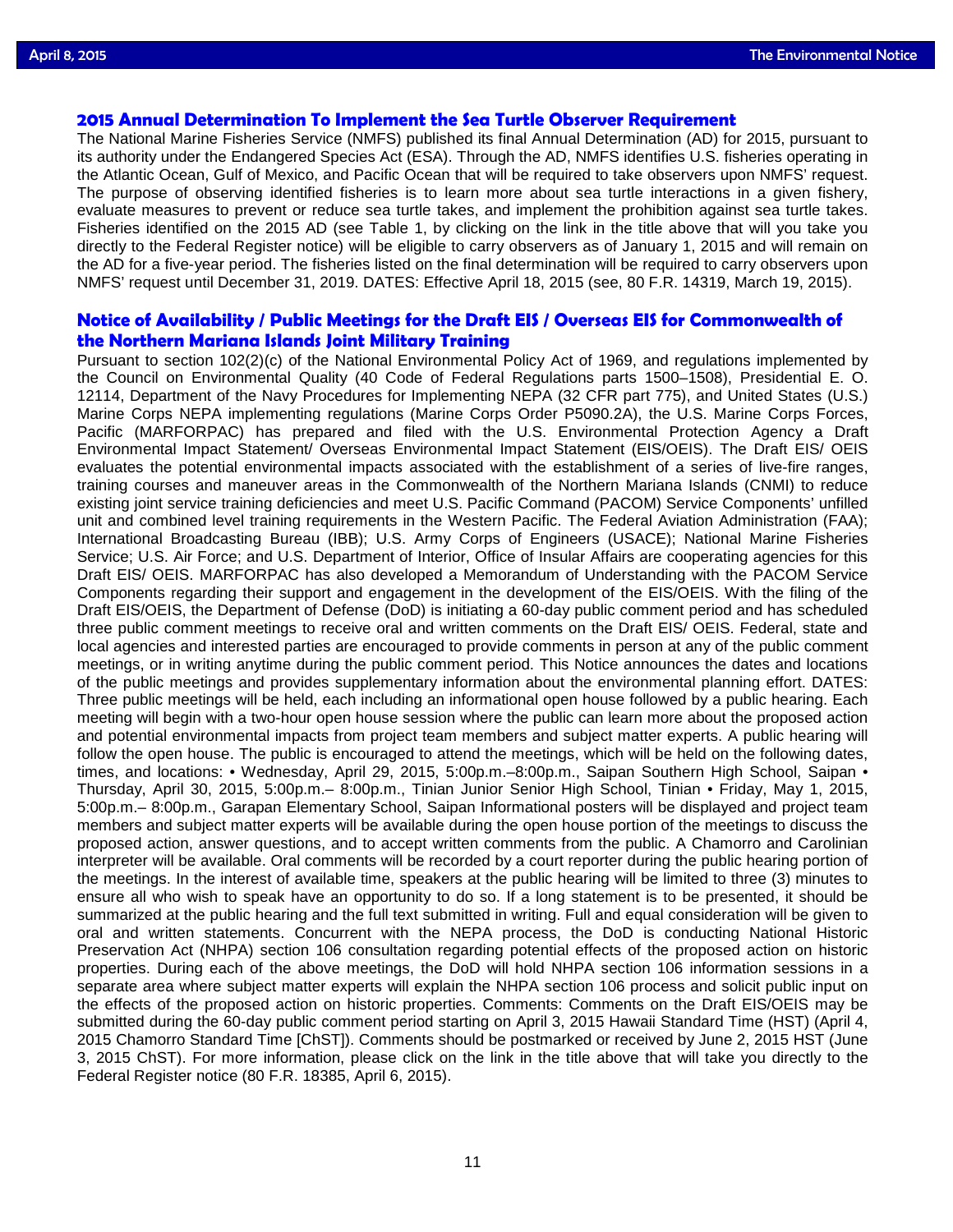# **[Endangered Species Recovery Permit Applications](http://www.gpo.gov/fdsys/pkg/FR-2015-04-06/pdf/2015-07662.pdf)**

The U.S. Fish and Wildlife Service (FWS), invites the public to comment on the following applications for recovery permits to conduct activities with the purpose of enhancing the survival of an endangered species. The Endangered Species Act of 1973, as amended (Act), prohibits certain activities with endangered species unless a Federal permit allows such activity. The Act also requires that we invite public comment before issuing such permits. DATES: To ensure consideration, please send your written comments by May 6, 2015 to Program Manager for Restoration and Endangered Species Classification, Ecological Services, U.S. Fish and Wildlife Service, Pacific Regional Office, 911 NE 11th Avenue, Portland, OR 97232–4181. Please refer to the permit number for the application when submitting comments. For more information, please click the link in the above title that will take you directly to the Federal Register Notice or call Colleen Henson, Fish and Wildlife Biologist, at the above address, or by telephone (503) 231–6131) or fax (503) 231–6243.

- TE–014497 Applicant: Haleakala National Park, Kula, Hawaii The permittee requests a permit amendment to remove and reduce to possession (survey, collect, propagate, and outplant) *Bidens campylotheca pentamera* (ko'oko'olau), *Bidens campylotheca waihoiensis* (ko'oko'olau), *Cyanea asplenifolia* (haha), *Cyanea duvalliorum* (haha), *Cyanea horrida* (nui haha), *Cyanea kunthiana* (haha), *Cyanea maritae* (haha), *Cyrtandra ferripilosa* (haiwale*), Geranium hanaense (nohoanu), Phyllostegia bracteata (no common name (NCN)), Phyllostegia haliakalae* (NCN), and *Wikstoemia villosa* (NCN) at Haleakala National Park on the island of Maui, in conjunction with scientific research and recovery actions, for the purpose of enhancing the species' survival.
- TE–42195A Applicant: U.S. Department of the Navy, Santa Rita, Guam The permittee requests a permit amendment to take (harass by survey using taped playback and monitor nests with cameras) the Mariana common moorhen (*Gallinula chloropus guami*) on Guam, in conjunction with life history studies, for the purpose of enhancing the species' survival.

Public Availability of Comments All comments and materials we receive in response to this request will be available for public inspection, by appointment, during normal business hours at the address listed in the ADDRESSES section of the Federal Notice (view it by clicking the link in the title above). Before including your address, phone number, email address, or other personal identifying information in your comment, you should be aware that your entire comment—including your personal identifying information—may be made publicly available at any time. While you can ask us in your comment to withhold your personal identifying information from public review, we cannot guarantee that we will be able to do so (see, 80 F.R. 18439, April 6, 2015).